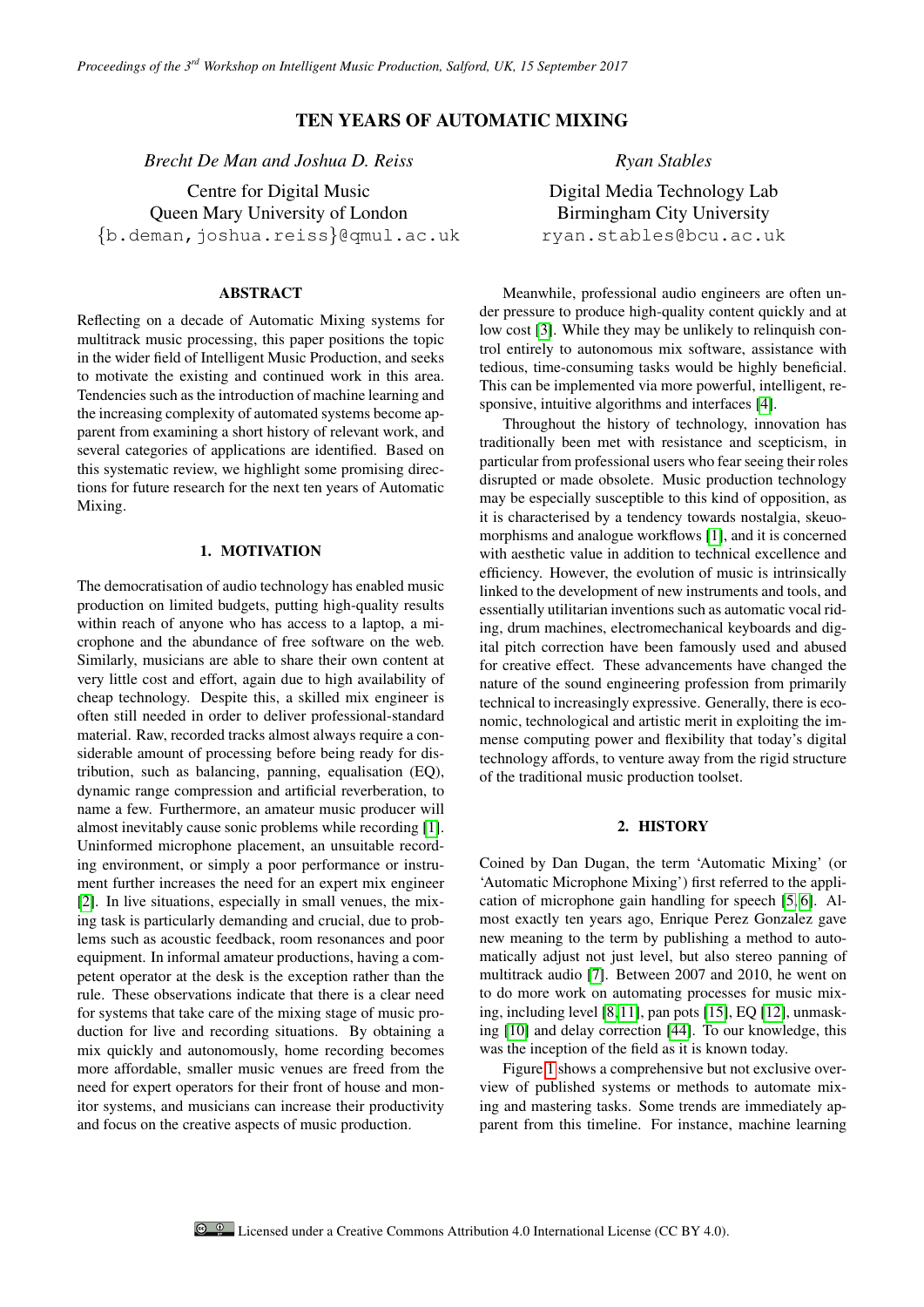

<span id="page-1-0"></span>Figure 1: Timeline of prior work 2007–2017

methods seem to be gaining popularity [\[37–](#page-4-2)[42\]](#page-4-7). Whereas a majority of early Automatic Mixing systems were concerned with setting levels, recent years have also seen automation of increasingly 'complex' processors such as dynamic range compressors [\[21,](#page-3-18) [26,](#page-3-23) [31,](#page-3-28) [32,](#page-3-29) [34,](#page-3-31) [38\]](#page-4-3) and reverb effects [\[37,](#page-4-2) [41,](#page-4-6) [42\]](#page-4-7).

Table [1](#page-2-2) further divides the same works into single track and multitrack, cross-adaptive systems, and indicates which have been evaluated objectively (deviation from a target metric) or subjectively (formal listening test).

Research on such systems has additionally inspired several works on furthering understanding of the complex mix process and its perception, formalising the knowledge on which this systems are based [\[45–](#page-4-9)[48\]](#page-4-10).

### 3. APPLICATIONS

Understanding and automating mix engineering processes has many immediate applications, of which some are explored here. They range from completely autonomous mixing systems, to more assistive, workflow-enhancing tools. The boundaries between these categories are vague, and most systems can be adapted for less or more user control.

## 3.1. Black box

In engineering terms, a 'black box' is a system which can only be judged based on its output signals, in relation to the supplied input. In other words, the user does not know what goes on inside, and cannot control it except by modifying the incoming signals. One or more mix tasks could be automated by such a device so that no sound engineer is required to adjust parameters on a live or studio mix. Many of the academic approaches are presented this way (e.g. [\[7,](#page-3-4) [23,](#page-3-20) [24,](#page-3-21) [34,](#page-3-31) [41\]](#page-4-6)), given the appeal of presenting a fully automatic system, although they could be generalised or only partially implemented to give the user more control. The absence of a need—or option—for user interaction is a desired characteristic of complete automatic mixing solutions, for instance for a small concert venue without sound engineers, a band rehearsal, or a conference PA system. A recent surge in work on generative music and automatic composition has further increased the need for fully automated music production systems.

### 3.2. Assistants

When using Automatic Mixing systems, sound engineers of varying levels will typically want some degree of control, adjusting a small number of parameters of mostly automatic systems. This can range from very limited automation, such as the already common automation of ballistics, time constants and make-up gain in dynamic range compressors [\[26\]](#page-3-23), to only exposing a handful of controls of a comprehensive mixing system [\[50\]](#page-4-11). Rather than corrective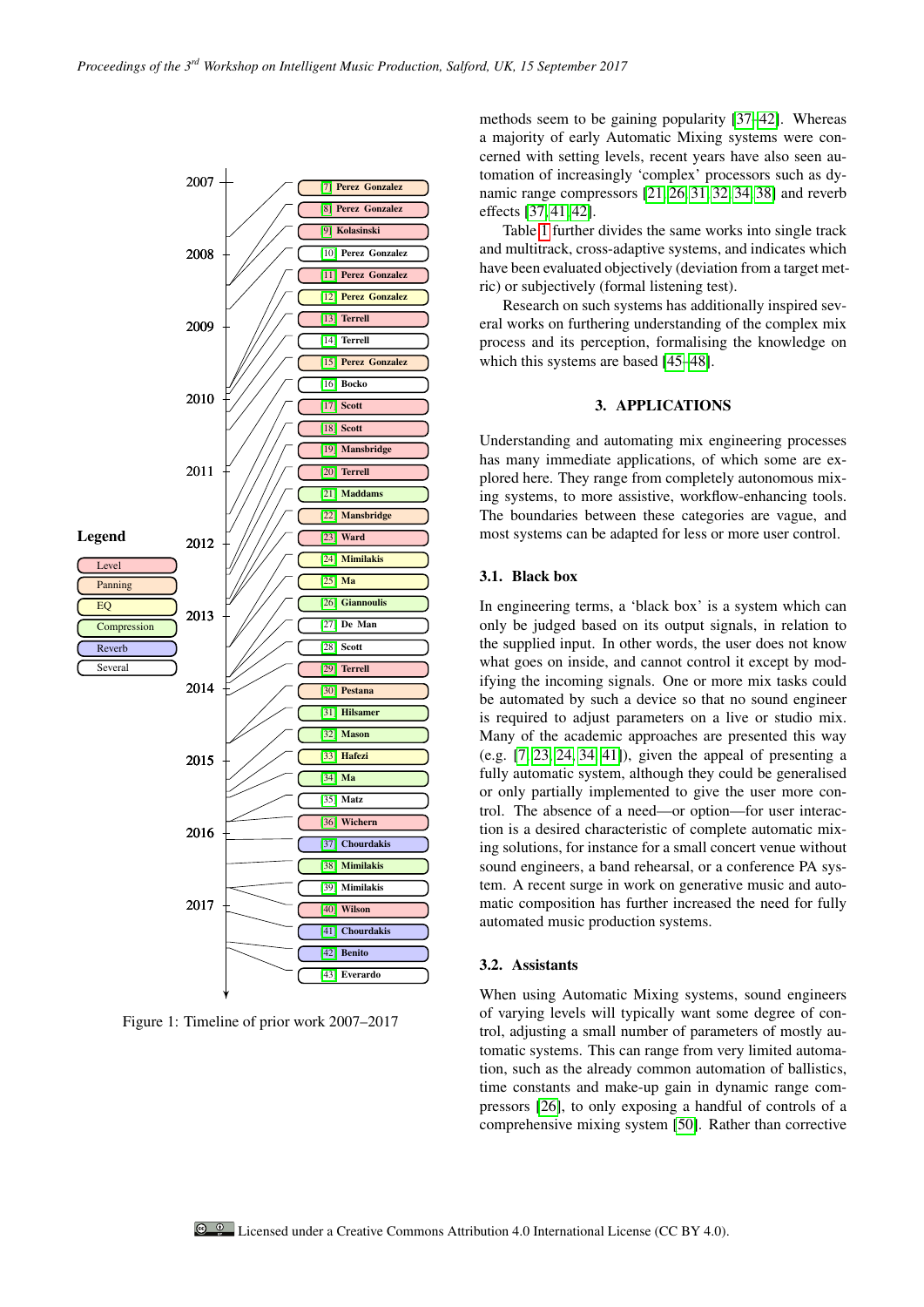| Table 1: Overview of systems that automate music production processes |                                                             |                                       |                  |
|-----------------------------------------------------------------------|-------------------------------------------------------------|---------------------------------------|------------------|
|                                                                       | <b>Objective evaluation</b>                                 | <b>Subjective evaluation</b>          | No evaluation    |
| Single track                                                          | [8, 14, 24, 25, 31, 37]                                     | [24, 26, 38, 41, 49]                  | [32, 42]         |
| <b>Multitrack</b>                                                     | $\begin{bmatrix} 7,9-13,17,18,20,23,29,30,33 \end{bmatrix}$ | $[15, 19, 21, 22, 27, 28, 30, 33-36]$ | [16, 39, 40, 43] |

<span id="page-2-2"></span> $That 1: O<sub>transitive</sub> of equations the$ 

tools that help obtain a single, allegedly ideal mix [\[51\]](#page-4-13), this results in creative tools offering countless possibilities and the user-friendly parameters to achieve them. Even within a single processor, extracting relevant features from the audio and adjusting the chosen preset accordingly would represent a dramatic leap over the static presets commonly found in music production software [\[9\]](#page-3-10). A more comprehensive mixing system can quickly provide a starting point for a mix, or reach an acceptable balance during a sound check, like a digital assistant engineer. On the multitrack editing side, [\[52\]](#page-4-14) presents an Intelligent Audio Editor, which uses a MIDI score and music information retrieval methods to correct pitch and timing, and equalise the loudness of coincident notes.

#### 3.3. Interfaces

Another class of intelligent music production tools, complementary to Automatic Mixing in the strict sense, comprises more or less traditional processors controlled in novel ways. For instance, a regular equaliser can be controlled with more semantic and perceptually motivated parameters, such as 'warm', 'crisp' and 'full' [\[53,](#page-4-15) [54\]](#page-4-16), which increases accessibility towards novices and enhances the creative flow of some professionals. Deviating from the usual division of labour among signal processing units, the control of a single high-level percept can be achieved by a combination of EQ, dynamic range compression, harmonic distortion, reverberation, or spatial processing. An early example of a mixing GUI, where metaphorical stage positions determine parameters for spatial processing, is described in [\[55\]](#page-4-17).

#### 3.4. Metering and diagnostics

Finally, even when the traditional controls and processors are preserved entirely, intelligent technologies can play a role by providing additional alerts and visualisations related to high-level signal features. For instance, taking the ubiquitous level and loudness meters, goniometers and spectrograms a step further, the operator can be warned when the overall reverb level is high [\[56\]](#page-4-18), an instrument is masked [\[57\]](#page-4-19), or the spectral contour is too 'boxy'. By defining these high-level attributes as a function of measurable quantities, mix diagnostics become more useful and accessible to both experts and laymen. Such applications also present opportunities for education, where aspiring mix engineers can be informed of which parameter settings are generally considered extreme. Once such perceptually informed issues have been identified, a feedback loop could adjust parameters until the problem is mitigated [\[48\]](#page-4-10), for instance turning the reverberator level up or down until high-level attribute 'reverb amount' enters a predefined range.

#### 4. FUTURE PERSPECTIVES

Despite the coverage of the most relevant processes, the different approaches taken and the available commercial applications, the authors believe the field of Automatic Mixing is still in its infancy.

A significant obstacle to the development of high quality systems, especially those based on machine learning methods, is the relative shortage of reliable data to inform or test assumptions about mix practices [\[9\]](#page-3-10). Recent efforts towards sharing datasets [\[58–](#page-4-20)[61\]](#page-4-21) and accommodating efficient capture of mix actions [\[62\]](#page-4-22) may help produce the critical mass of data needed for truly intelligent mixing systems.

With analysis of high volumes of data it may also become possible to uncover the rules that govern not just mix engineering in general, but particular mixing styles [\[63\]](#page-4-23). From an application point of view, a target profile can thus be applied to source content to mimic the approach of a certain engineer [\[64\]](#page-4-24), to fit a specific musical genre, or to achieve the most suitable properties for a given medium.

Almost all related work thus far only considers mixes with at most two channels. Expanding the current knowledge and implementations to surround sound, object-based audio and related formats, would allow Automatic Mixing applications in the increasingly important domain of AR and VR systems, as well as game and film audio.

Finally, as the perception of any one source is influenced by the sonic characteristics of other simultaneously playing sources and their processing, the problem of mixing is multidimensional. Consequently, the various types of processing on the individual elements cannot be studied in isolation only. Automatic Mixing of multitrack music remains an unsolved problem, with several established research directions but none of them exhausted. In the next decade, these and other challenges will have to be addressed, possibly revolutionising the music production workflow.

### 5. REFERENCES

- <span id="page-2-0"></span>[1] G. Bromham, "How can academic practice inform mix-craft?," *Mixing Music*, Routledge, 2017.
- <span id="page-2-1"></span>[2] R. Toulson, "Can we fix it? – The consequences of 'fixing it in the mix' with common equalisation tech-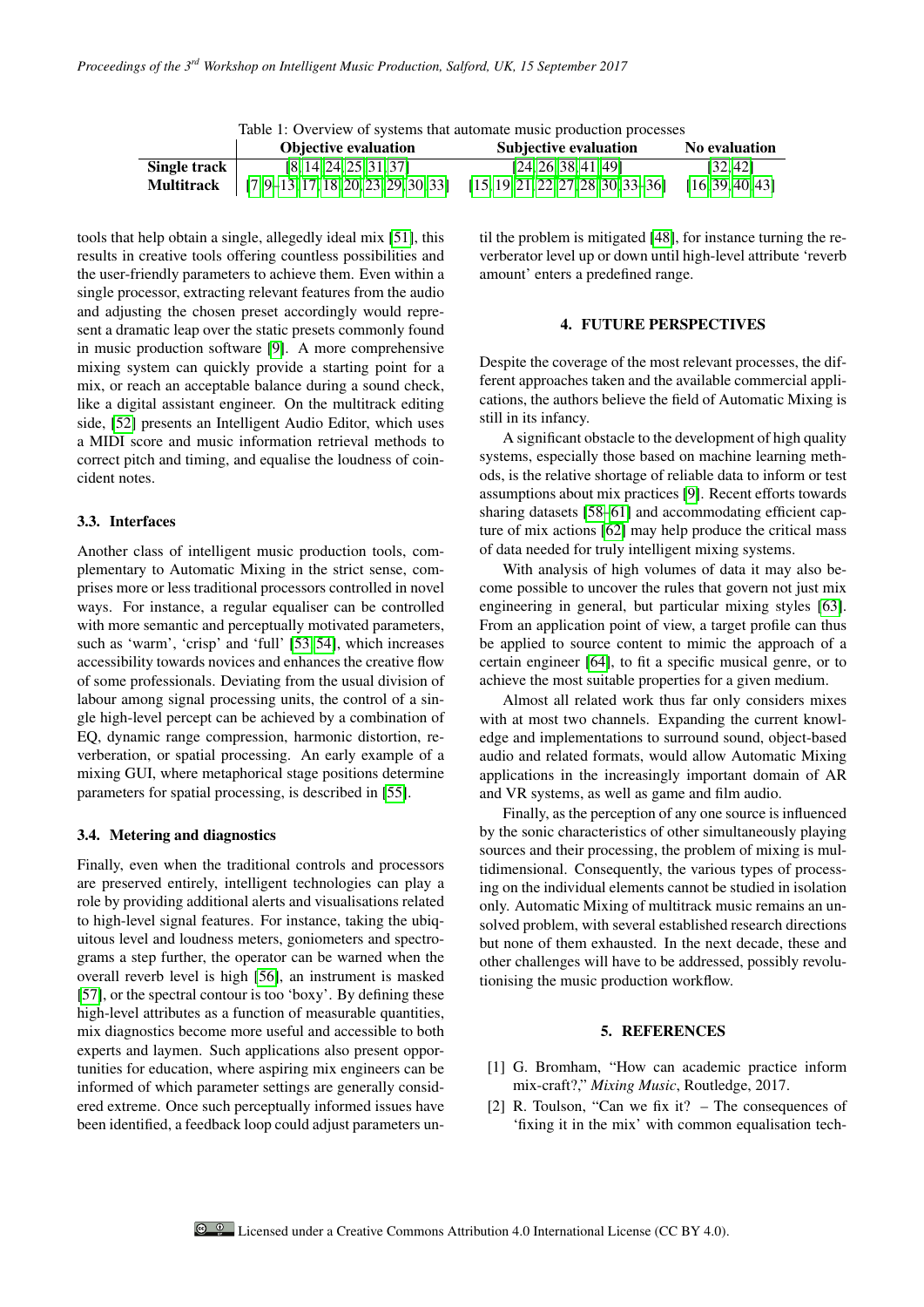niques are scientifically evaluated," *J. Art of Record Production*, vol. 3, Nov 2008.

- <span id="page-3-0"></span>[3] A. Pras, C. Guastavino, and M. Lavoie, "The impact of technological advances on recording studio practices," *J. Assoc. Inf. Sci. Technol.*, vol. 64, Mar 2013.
- <span id="page-3-1"></span>[4] D. Reed, "A perceptual assistant to do sound equalization," *5th Int. Conf. on Intelligent User Interfaces*, Jan 2000.
- <span id="page-3-2"></span>[5] D. Dugan, "Automatic microphone mixing," *J. Audio Eng. Soc.*, vol. 23, June 1975.
- <span id="page-3-3"></span>[6] S. Julstrom and T. Tichy, "Direction-sensitive gating: a new approach to automatic mixing," *J. Audio Eng. Soc.*, vol. 32, Jul/Aug 1984.
- <span id="page-3-4"></span>[7] E. Perez Gonzalez and J. D. Reiss, "Automatic mixing: live downmixing stereo panner," *7th Int. Conf. on Digital Audio Effects (DAFx-07)*, Sep 2007.
- <span id="page-3-5"></span>[8] E. Perez Gonzalez and J. D. Reiss, "An automatic maximum gain normalization technique with applications to audio mixing," *Audio Engineering Society Conv. 124*, May 2008.
- <span id="page-3-10"></span>[9] B. Kolasinski, "A framework for automatic mixing using timbral similarity measures and genetic optimization," *Audio Engineering Society Conv. 124*, May 2008.
- <span id="page-3-9"></span>[10] E. Perez Gonzalez and J. D. Reiss, "Improved control for selective minimization of masking using interchannel dependancy effects," *11th Int. Conf. on Digital Audio Effects (DAFx-08)*, Sep 2008.
- <span id="page-3-6"></span>[11] E. Perez Gonzalez and J. D. Reiss, "Automatic gain and fader control for live mixing," *IEEE Workshop on Applications of Signal Processing to Audio and Acoustics*, Oct 2009.
- <span id="page-3-8"></span>[12] E. Perez Gonzalez and J. D. Reiss, "Automatic equalization of multichannel audio using cross-adaptive methods," *Audio Engineering Society Conv. 127*, Oct 2009.
- <span id="page-3-11"></span>[13] M. J. Terrell and J. D. Reiss, "Automatic monitor mixing for live musical performance," *J. Audio Eng. Soc.*, vol. 57, Nov 2009.
- <span id="page-3-12"></span>[14] M. J. Terrell, J. D. Reiss, and M. Sandler, "Automatic noise gate settings for drum recordings containing bleed from secondary sources," *EURASIP J. Adv. Sig. Pr.*, Feb 2010.
- <span id="page-3-7"></span>[15] E. Perez Gonzalez and J. D. Reiss, "A real-time semiautonomous audio panning system for music mixing," *EURASIP J. Adv. Sig. Pr.*, May 2010.
- <span id="page-3-13"></span>[16] G. Bocko et al., "Automatic music production system employing probabilistic expert systems," *Audio Engineering Society Conv. 129*, Nov 2010.
- <span id="page-3-14"></span>[17] J. Scott et al., "Automatic multi-track mixing using linear dynamical systems," *8th Sound and Music Computing Conf.*, July 2011.
- <span id="page-3-15"></span>[18] J. Scott and Y. E. Kim, "Analysis of acoustic features for automated multi-track mixing," *12th Int. Society for Music Information Retrieval Conf.*, Oct 2011.
- <span id="page-3-16"></span>[19] S. Mansbridge, S. Finn, and J. D. Reiss, "Implementation and evaluation of autonomous multi-track fader control," *Audio Engineering Society Conv. 132*, Apr 2012.
- <span id="page-3-17"></span>[20] M. J. Terrell and M. Sandler, "An offline, automatic mixing method for live music, incorporating multiple sources, loudspeakers, and room effects," *Computer Music Journal*, vol. 36, May 2012.
- <span id="page-3-18"></span>[21] J. A. Maddams, S. Finn, and J. D. Reiss, "An autonomous method for multi-track dynamic range compression," *15th Int. Conf. on Digital Audio Effects (DAFx-12)*, Sep 2012.
- <span id="page-3-19"></span>[22] S. Mansbridge, S. Finn, and J. D. Reiss, "An autonomous system for multitrack stereo pan positioning," *Audio Engineering Society Conv. 133*, Oct 2012.
- <span id="page-3-20"></span>[23] D. Ward, J. D. Reiss, and C. Athwal, "Multitrack mixing using a model of loudness and partial loudness," *Audio Engineering Society Conv. 133*, Oct 2012.
- <span id="page-3-21"></span>[24] S. I. Mimilakis et al., "Automated tonal balance enhancement for audio mastering applications," *Audio Engineering Society Conv. 134*, May 2013.
- <span id="page-3-22"></span>[25] Z. Ma, J. D. Reiss, and D. A. A. Black, "Implementation of an intelligent equalization tool using Yule-Walker for music mixing and mastering," *Audio Engineering Society Conv. 134*, May 2013.
- <span id="page-3-23"></span>[26] D. Giannoulis, M. Massberg, and J. D. Reiss, "Parameter automation in a dynamic range compressor," *J. Audio Eng. Soc.*, vol. 61, Oct 2013.
- <span id="page-3-24"></span>[27] B. De Man and J. D. Reiss, "A knowledge-engineered autonomous mixing system," *Audio Engineering Society Conv. 135*, Oct 2013.
- <span id="page-3-25"></span>[28] J. Scott and Y. E. Kim, "Instrument identification informed multi-track mixing," *14th Int. Society for Music Information Retrieval Conf.*, Nov 2013.
- <span id="page-3-26"></span>[29] M. J. Terrell, A. Simpson, and M. Sandler, "The mathematics of mixing," *J. Audio Eng. Soc.*, vol. 62, Jan/Feb 2014.
- <span id="page-3-27"></span>[30] P. D. Pestana and J. D. Reiss, "A cross-adaptive dynamic spectral panning technique," *17th Int. Conf. on Digital Audio Effects (DAFx-14)*, Sep 2014.
- <span id="page-3-28"></span>[31] M. Hilsamer and S. Herzog, "A statistical approach to automated offline dynamic processing in the audio mastering process.," *17th Int. Conf. on Digital Audio Effects (DAFx-14)*, Sep 2014.
- <span id="page-3-29"></span>[32] A. Mason et al., "Adaptive audio reproduction using personalized compression," *Audio Engineering Society 57th Int. Conf. (The Future of Audio Entertainment Technology)*, Mar 2015.
- <span id="page-3-30"></span>[33] S. Hafezi and J. D. Reiss, "Autonomous multitrack equalization based on masking reduction," *J. Audio Eng. Soc.*, vol. 63, May 2015.
- <span id="page-3-31"></span>[34] Z. Ma et al., "Intelligent multitrack dynamic range compression," *J. Audio Eng. Soc.*, vol. 63, June 2015.
- <span id="page-3-32"></span>[35] D. Matz, E. Cano, and J. Abeßer, "New sonorities for early jazz recordings using sound source separation